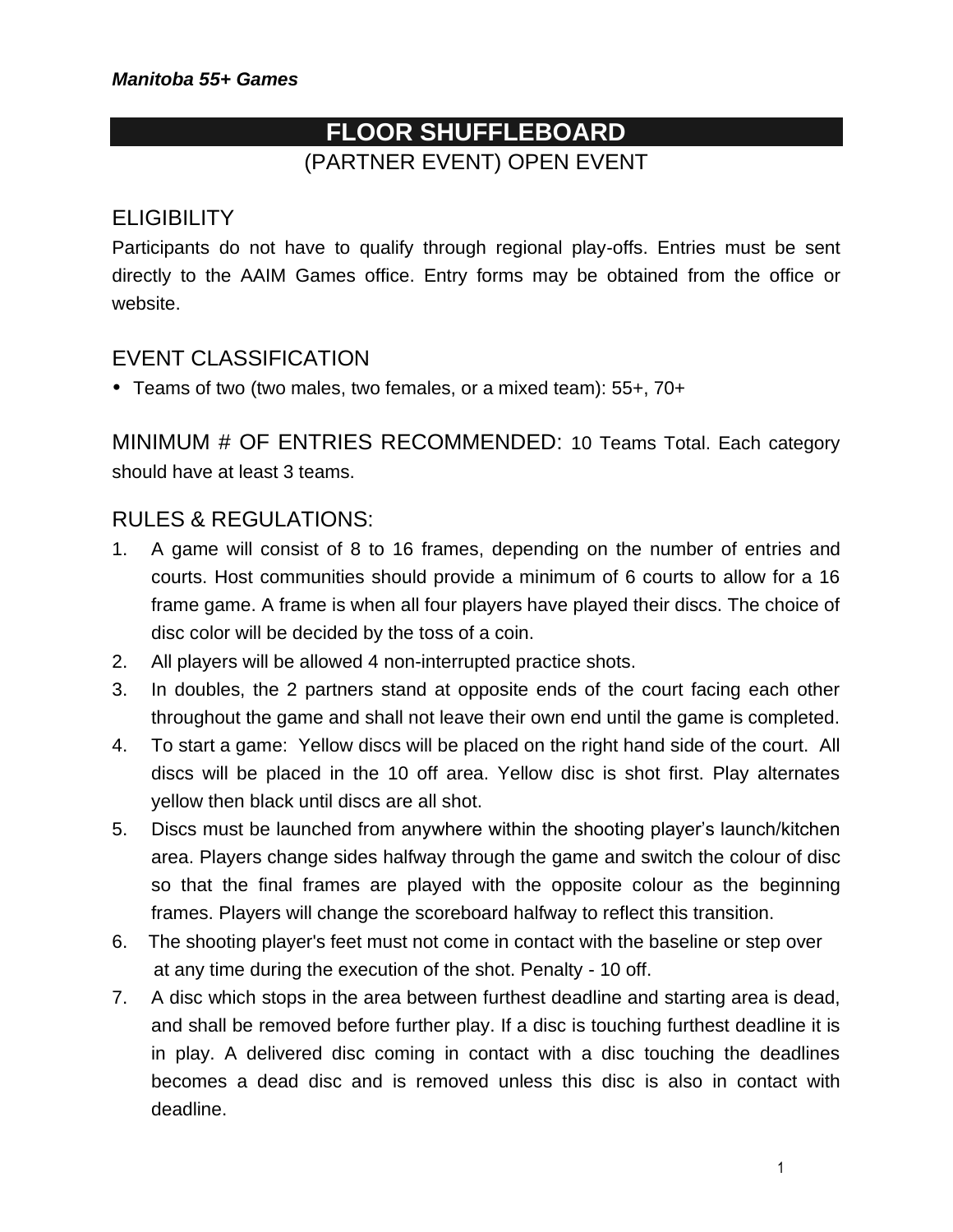- 8. A disc that comes to rest within the 10 off area without touching any outside lines is scored a minus ten. The separating triangle is not considered a line , so a disc coming to rest in contact with the triangle will be scored as a minus ten. Please see diagram.
- 9. Any disc that clearly leaves the court beyond the furthest baseline, or comes to rest outside the sideline, is a dead disc and shall be removed.
- 10. A disc which stops with half or more of the disk being over the sideline shall be removed from play.
- 11. A disc or discs returning to, or remaining on the playing area after having struck an object outside the playing area, shall be removed from further play.
- 12. The baseline is the line continuing on the outside of the court for 6 feet at each end and also the line signifying the end of the court at each end.
- 13. SCORING: After all 8 discs have been shot, the score is counted by the team with the yellow discs. A disc scores in the area in which it comes to rest. Discs touching a division line do not score.
- 14. Discs can not be removed until both teams agree on the score. The score will then be relayed by the team with the yellow discs to the scoreboard. The penalty for this infraction will be; movement of own disc then that disc will not be counted; removal of opponents disc, the disc will be put back as close as possible to previous position. In the case of a discrepancy, the umpire will be called in. A scoring correction may be made up to 8 discs later as long as both teams agree upon the correction. Mathematical errors may be corrected at any time.
- 15. A standard playing court measuring 6 feet in width and 39 ft in length will be used.

# FLOOR SHUFFLEBOARD COURTESIES

- 1. After a player has shot, he or she should take at least one step to the rear and hold their cue in an upright position. The player must not interfere in any way with their opponent.
- 2. Player must wait until opponent's disc comes to rest before shooting.
- 3. Any remark or motion to partner which indicates coaching is prohibited.
- 4. Players must not make remarks to disconcert opponents play.
- 5. Player must not leave court except with opponents permission.
- 6. Players must not intentionally delay or stall a game.
- 7. Players must not intentionally shoot excessive speed shots.

OFFICIALS - There will be a head judge identified at the start of the tournament. Players with the yellow discs keep score of their game on the scoreboard.